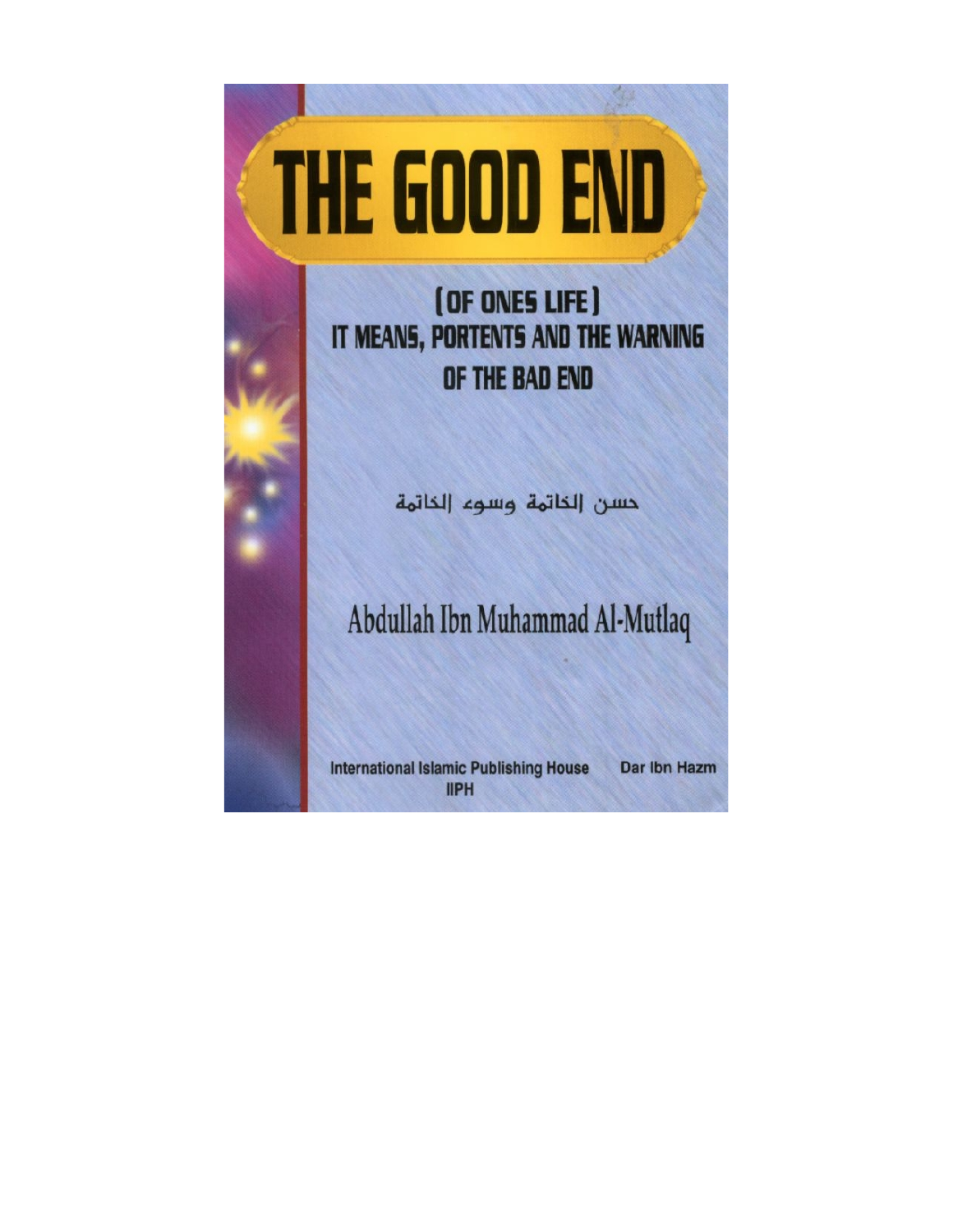# **The Good End**

Praise be to Allah whose Mercy embraced each and every thing and who keeps account of all things (i.e. He knows the exact number of every thing). He had mercy on whom He willed through that which he enjoined (on them to perform) on this world which (if they perform them) consequently raise their ranks on the Hereafter, so they (Muslims) were perseverant in His obedience and strove in His worship; if they are inflicted with calamities and show patience it will be good for them (in the Hereafter), and if favours are bestowed to them [by Allah] and they are thankful and grateful [for Allah], it will be good for them in the Hereafter, and concerning them Allah said:

#### **"Only those who are patient shall receive their rewards in full, without reckoning".** [Az-Zumar (10)]

I bear witness that there is no true God but Allah who has no partner, and I bear witness that Muhammad 1 is His Slave and Messenger who sent as a mercy for the Alamin, prayers from Allah be on him, his household and his reverend Companions.

A portion (of good) for a man in this world is his lifetime; if he makes good use of it in things that benefit him in the eternal abode (Paradise), then his trade will be of a great profit. But if he misuses it (his life) by committing sins and disobedience till he meets Allah in such a state, he is surely of those who are losers; how many of them in the graves?! He who is of a sound sense calls himself for account before Allah calls him to account (on the Day of Account), and fears his sins (and consequently get faraway from them) before they lead him to destruction (i.e. HellFire). Ibn Mas'ood  $\text{ }$  said:

## **"The (true) believer sees his sins (and himself) as if he is sitting at the side of a mountain which he fears it will soon fall upon him"** [Bukhari (11/88-89) and Muslim]

How many a man who persisted on committing a small sin and was familiar with it and considered it to be nothing, and never thought of the greatness of the One whom he (the sinner) disobeyed and so it (this small sin) was the bad end (of his life and so he was admitted to Hell-Fire). Anas Ibn Malik  $\clubsuit$ said: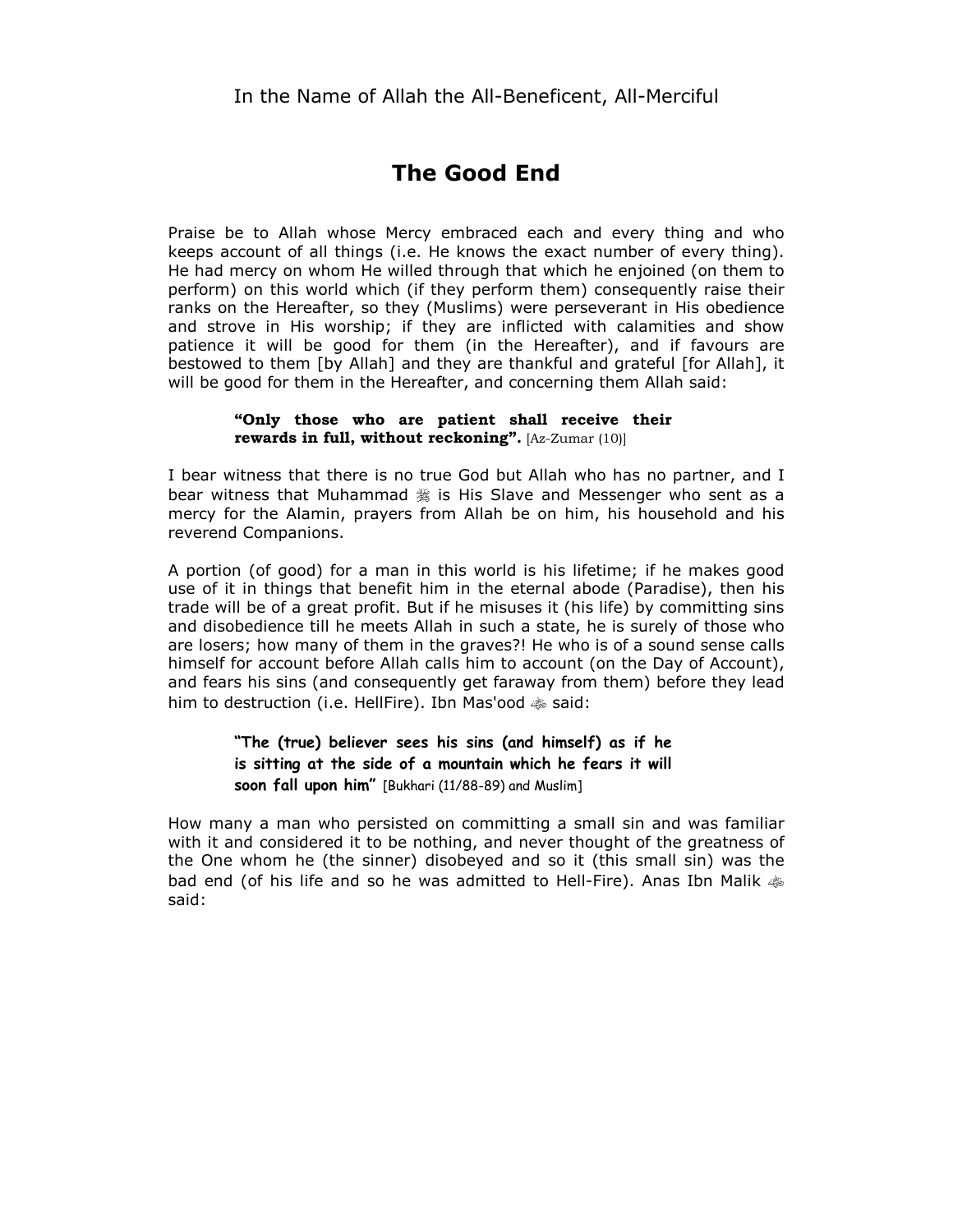**"You do deeds, which you consider smaller than a hair, we used to consider as major sins at the time of Prophet**  *1* [Bukhari (11/283)]

Allah the All-Mighty drew the believers attention in the Holy Qur'an to the importance of the good end (of one's life and deeds); He says:

> **"O you who believe! Fear Allah [by doing all that He has ordered and by abstaining from all that He has forbidden] as He should be feared, and die not except in a state of Islam [as Muslims] with complete submission to Allah."** (Qur'an 3: 102)

He also said:

#### **"And worship your Rabb [Lord] until there comes unto you the certainty [i.e. death]."** (Qur'an 15: 99)

The order (in the previous verses) to fear Allah and worship Him (Alone) continues till one dies so that good end (of one's life and deeds) could be achieved. The Prophet  $*$  informed us that there are some people who strive in doing obedience for a long time of their lives but shortly before they die they commit sins and disobediences and end their lives in such a state (and consequently they are admitted to Hell-Fire). The Prophet  $\frac{16}{26}$  said:

> **"A man may do deeds characteristic of the people of the (Hell) Fire, so much so that there is only the distance of a cubit between him and it, and then what has been written (by the angel) surpasses, and so he starts doing deeds characteristic of the people of Paradise and enters Paradise. Similarly, a person may do deeds characteristic of the people of Paradise, so much so that there is only the distance of a cubit between him and it, and then what has been written (by the angel) surpasses, and he starts doing deeds of the people of (Hell-) Fire and enters Hell-Fire."** [Bukhari (11/417), and Muslim Narration no. (2643)- I translated the complete hadith for more benefit to the reader (Translator)].

Sahl Ibn Sa'd As-Saidi  $\clubsuit$ , narrated that during one of his battles, the Prophet  $*$  encountered the disbelievers (polytheists, pagans, and idolaters), and the two armies fought, and each of them turned to their army camps. Amongst the (army of the) Muslims there was a man who would follow every single isolated pagan and strike him with his sword. It was said: "O Allah's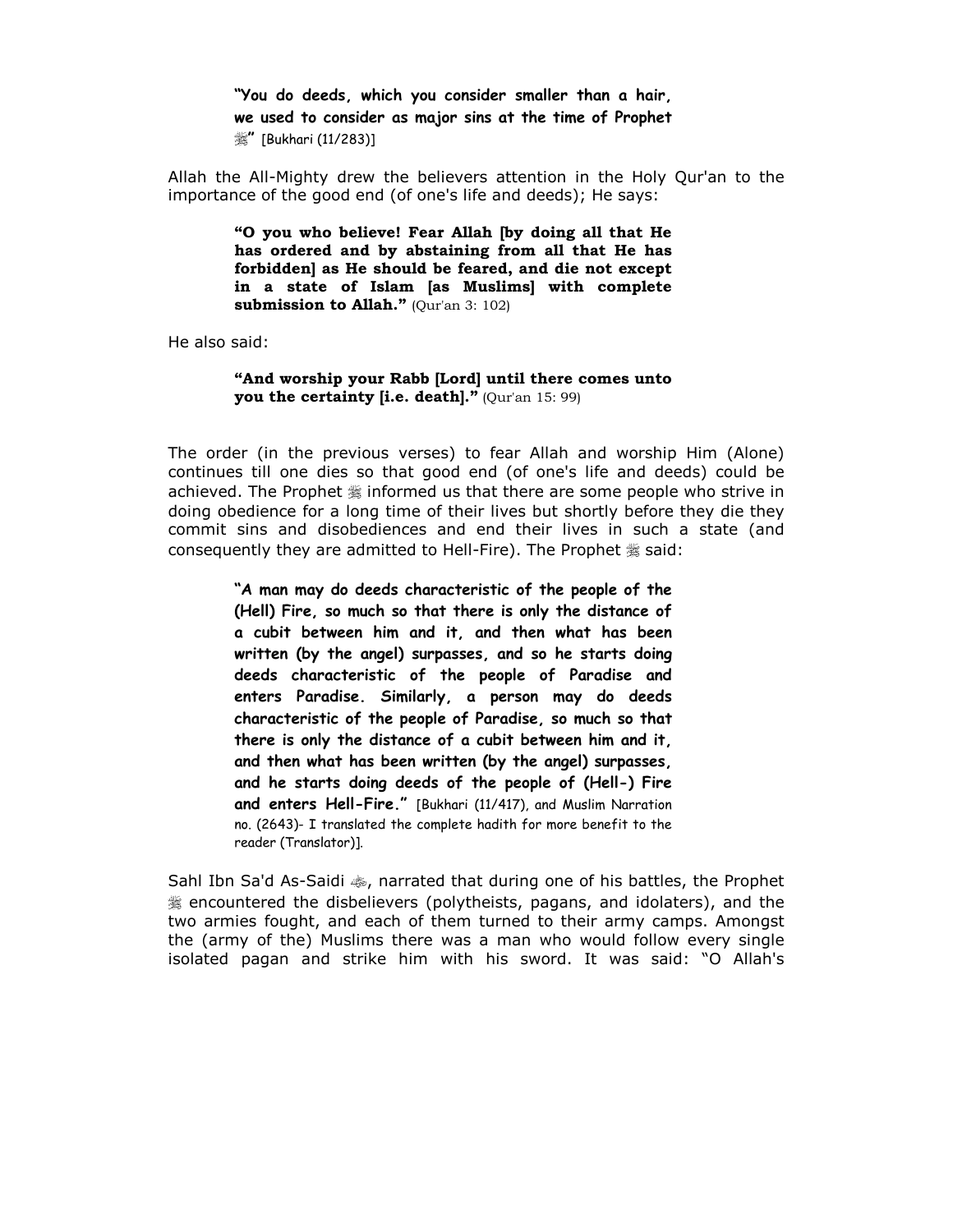Messenger! None has fought so satisfactory as so-and-so (namely, that brave Muslim)." The Prophet  $\frac{46}{36}$  said: "He is from the dwellers of the Hell-Fire." Then a man from amongst the people said: "I will follow him and accompany him in his fast and slow movements." The (brave) man got wounded, and wanting to die at once; he put the handle of his sword on the ground and its tip in between his breast, and then threw himself over it, committing suicide. Then the man (who had watched the deceased) returned to the Prophet  $\frac{4}{36}$ , and said: "I testify that you are the Messenger of Allah." The Prophet  $\frac{46}{26}$  said: "What is this?!" The man told him the whole story. The Prophet  $\frac{1}{2}$  said:

> **"A man may do what may seem to the people as the deeds of the dwellers of Paradise, but he is of the dwellers of Hellfire and a man may do what may seem to the people as the deeds of the dwellers of Hell-Fire, but he is from the dwellers of Paradise."** [Fath al Bari the explanation of Sahih Bukhari (7/538-4202) page 538. The first edition of Dar Ar-Rayyan (1988)].

Allah the All-Mighty, described His believing slaves (in the Holy Qur'an) as the ones who joined between fear of Allah's punishment and sincerity in worship in their hearts. He the All-Mighty, said:

> **"Verily! Those who live in awe for fear of their Rabb [Lord]; And those who believe in the Ayat [proofs, verses, lessons,...] of their Rabb; And those who join not anyone [in worship] as partners with Allah; And those who give that [their charity] which they give [and also do other good deeds] with their hearts full of fear [whether their alms and charities are accepted or not], because they are sure to return to their Rabb [for reckoning]. It is those who race for good deeds and they are foremost in them [e.g. offering the compulsory, Salat [prayers] in their [early] stated, fixed times and so on**] (Qur'an 23: 57-61).

This was the state of the reverend Companions. Ahmad narrated from Abu Bakr-As, Siddiq  $\ddot{\text{W}}$  that he said:

#### **"I wish I was a hair in a believer's body."**

And he  $\triangleq$  used to hold his tongue and say:

**"This is the thing that led me to the ways (of destruction)."**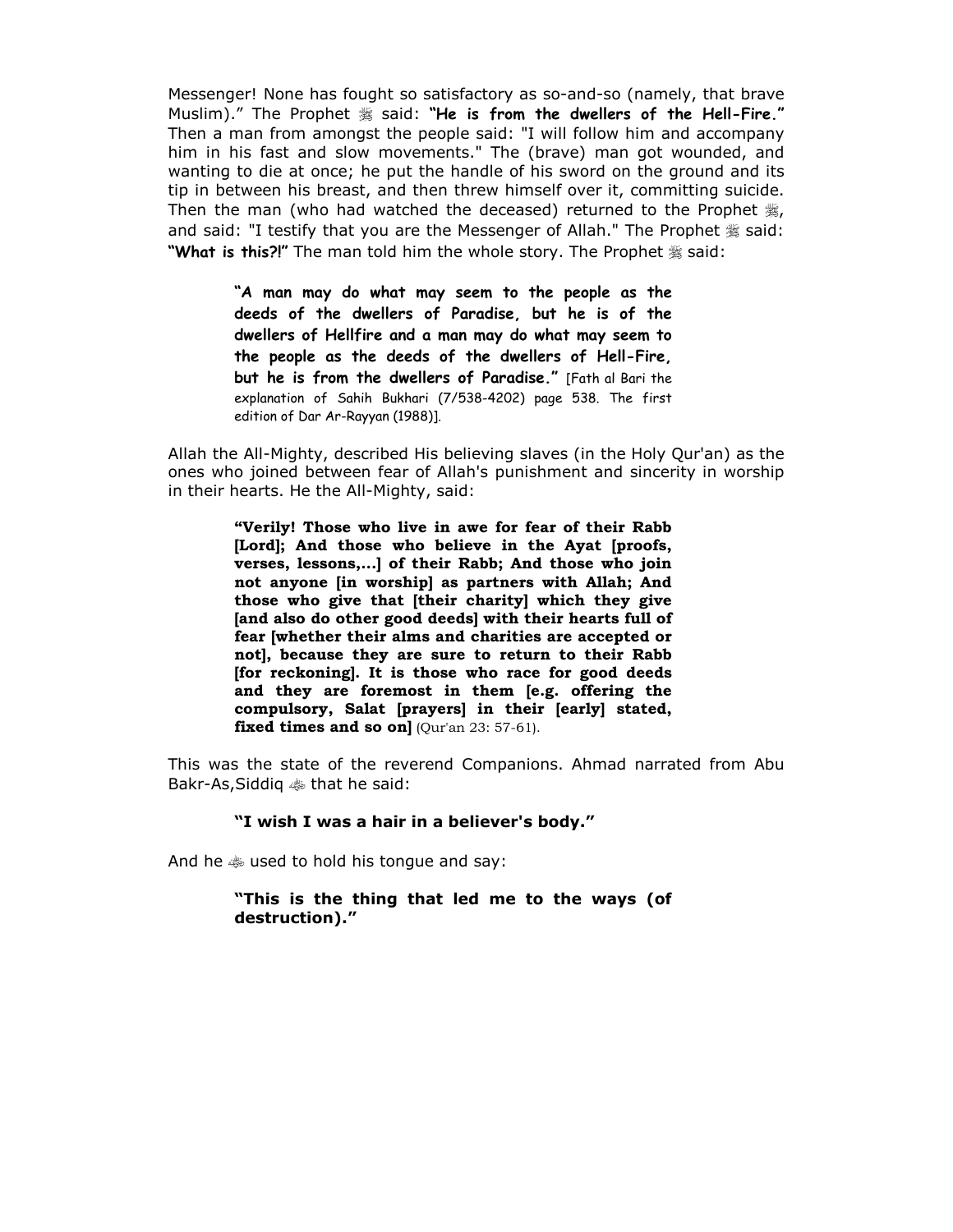Ali Ibn Abi Talib  $\gg$  used to fear two things: the long hope, and following desires. He  $\gg$  said:

> **"Long hope makes (you) forget all about the Hereafter, and following desires hinders (you) from the way of Truth (i.e. Islamic monotheism, good deeds, obedience, etc.)"**,

and also he used to say:

**"Verily, this world has run away and the Hereafter is coming forward (to us) very fast. And there are sons for each one of them, so be of the sons of the Hereafter [i.e. loving the Hereafter and do good deeds that Allah has enjoined so that He may admit you to Paradise], and do not be of sons of this world (i.e. who love this world and who live their lives committing sins, disobedience, etc.) for in this world there are deeds and no accounts but Tomorrow (Day of Account) there will be only account and no deeds (that could be done)."** 

Sudden death was a detested thing in Islam because it comes to a person all of a sudden and gives him no time (to repent), he might be doing something evil and so his life will end on such a state.

The righteous predecessors (the reverend Companions and their followers) used to fear the bad end of one's life with a great fear. Sahl At-Tusturi said: "The Siddiqun (truthful persons) used to fear the bad end of one's life in any move or at any moment and they were described by Allah in the Holy Qur'an as: **'their hearts are full of fear'**" [Qur'an 23: 20]

The fear of the bad end (of one's life) should be present in front of one's eye in each and every moment for fear induces (the person) to work (i.e. do good deeds). The Prophet 1 said:

> **"Whoever fears (should) walk at night (i.e. begins early and work very hard to complete his journey; that is he races for good deeds) and who walks at night, reaches home (Paradise). Allah's good is expensive, Allah's good is Paradise."** [At-Tirmithi no. 2452].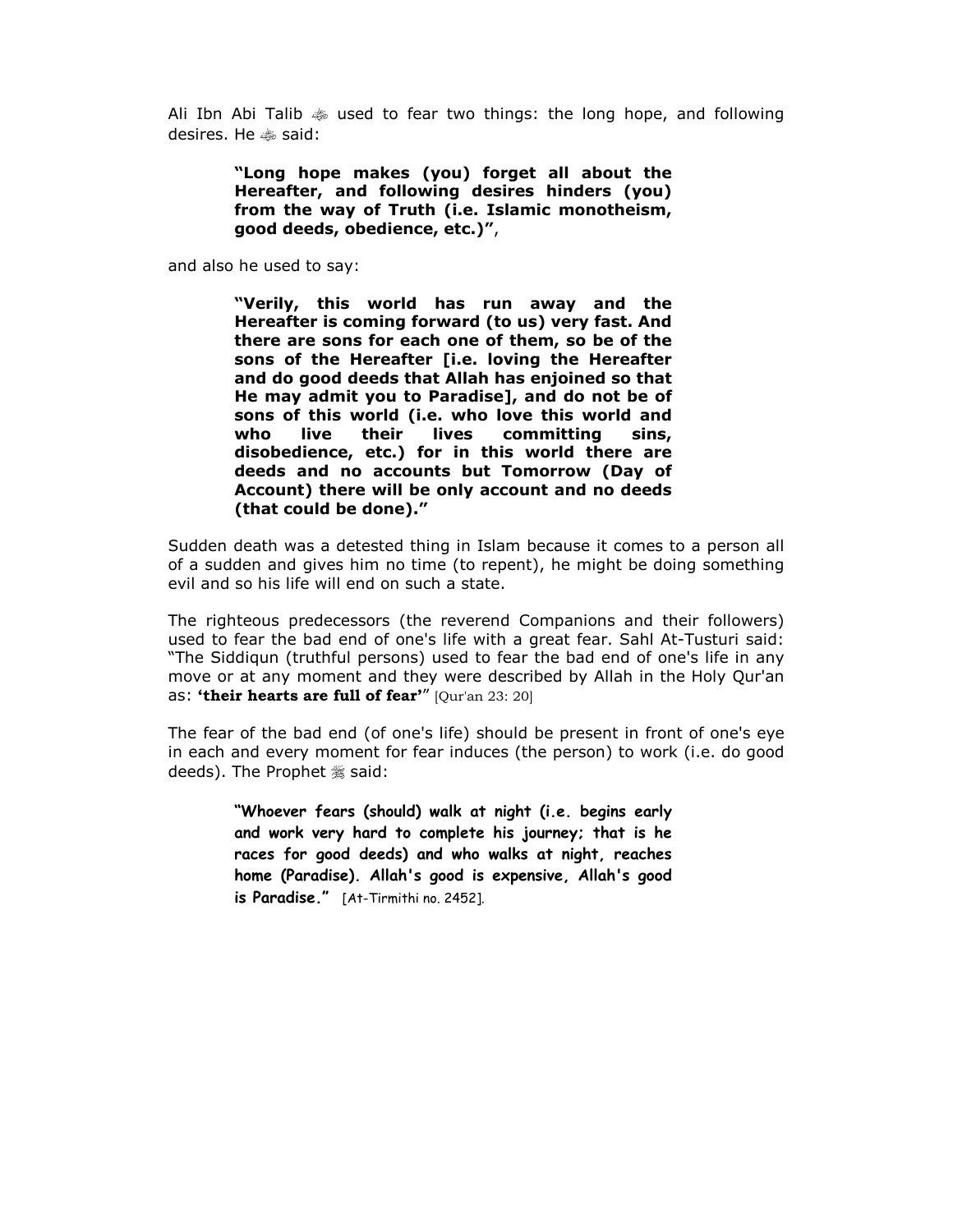But when the death of a person becomes very near and he is about die, he should have more hope in Allah and he should look forward to the meeting with Him for whoever likes the meeting with Allah, Allah likes the meeting with him. The Prophet . said:

## **"None of you (Muslims) should die but having a good thought of Allah, the All-Majestic, the All-Mighty."**

But most of the ignorant Muslim common folk depended on Allah's spacious mercy, pardoning, and forgiveness and kept on committing disobedience and did not abstain from doing sins, on the contrary, their knowledge of Allah's attributes (i.e. Forgiveness, Mercy, etc.) induced them to commit more sins and this is a destructive mistake and a destructive inference (of Allah's Attributes) for Allah is the All-Merciful, the Oft-Forgiving and (He is) the severest in punishment as Allah, the All-Mighty, stated in many of His Holy Verses; He the All-Majestic said:

> **"Declare [O Muhammad] unto My slaves, that truly, I am the Oft-Forgiving, the All-Merciful. And that My Torment is indeed the most painful torment."** [Qur'an 15: 49-50]

And He also said:

**"Ha-Meem. The revelation of the book [this Qur'an] is from Allah, the All-Mighty, the All-Knower. The Forgiver of sin, the Acceptor of repentance, the Severe in punishment,..."** [Qur'an 40: 1-3].

Ma'ruf Al-Karkhi said: "Your hope in the mercy of the One whom you do not obey is foolishness and disappointment (for you)." Some of the scholars said: "The One who enjoined that your organ (i.e. your hand) should be cut off for the stealing of 3 dirhams (1/4 of a gold coin), do not feel safe of his punishment in the Hereafter that it would be the like of it."

A Muslim should always be keen to pay back people's debts and give them their due rights for whatever right is with a person which is due to his (Muslim) brother, the latter will surely take it back on the Day of Resurrection. If the former has no rewards in his scale, the latter's sins will be laid on the formers scale of sins (and eventually be admitted to Hell). The Prophet  $\frac{1}{2}$  informed (us) that the believer's soul is hindered (from getting into Paradise) by his debts till they are paid on his behalf back to its owner.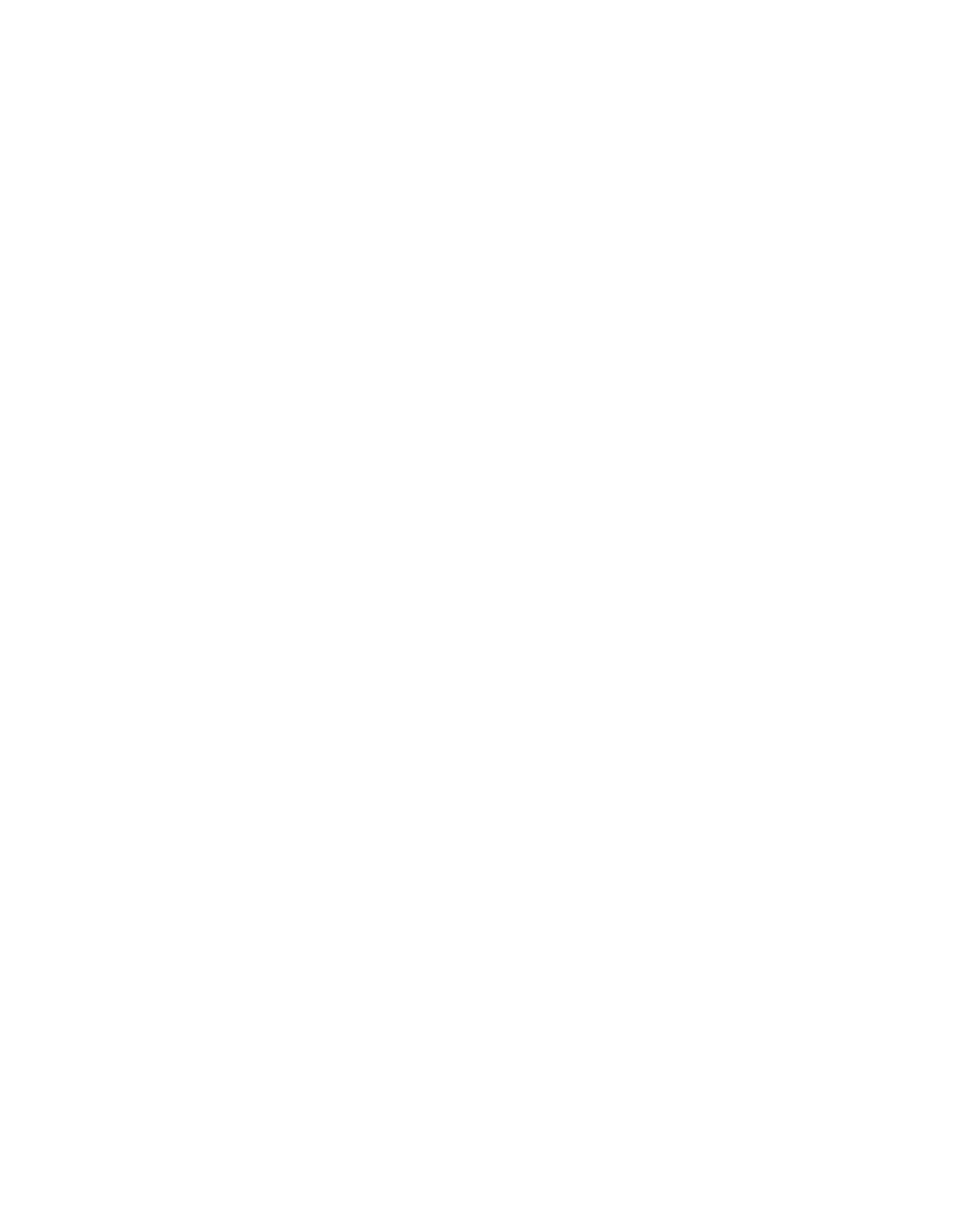# **The Bad End**

Now I will explain things that cause the bad end (of one's life):

## **First - Delaying Repentance:**

Turning in repentance unto Allah from all sins is an enjoined duty on every mature Muslim at any moment as is stated in the words of Allah:

#### **"And all of you beg Allah to forgive you all, O believers, that you may be successful."** [Qur'an 24:31].

The Prophet  $\frac{1}{20}$  used to ask Allah's forgiveness one hundred times every day although Allah has already forgiven him his sins. Al-`Aghar Al-Muzni said that the Prophet .said:

#### **"O people! Turn in repentance to Allah. Verily! I turn in repentance to Him one hundred times every day."**  [Muslim 2702].

The Prophet  $\frac{u}{d}$  stated that the one who turn in repentance to Allah (sincerely) from a sin is as the one who has (committed) no sin. [Ibn Majah (4250) and this (hadith) have a sound chain of narrators]. One of the Satan's tricks by which he beguiles people is delaying repentance. He (Satan) insinuates to the sinner to delay his repentance for he has enough times to do that and if he wants to repent now and commits the same sin afterwards then his repentance will never be accepted again, and he will be of those who are admitted in Hell. Or he (Satan) insinuates to him (sinner) that who he (the sinner) reaches the age of fifty or sixty he may then turn into repentance - sincere repentance and may retire in the mosque (for optional prayers) and may do many optional good deeds, but now he is in his youth hood and his golden age. So he should entertain himself and not to exhaust it with obedience.

These are some of Satan's tricks by which he induces people to delay their repentance. Some of the righteous predecessors (reverend Companions and their followers) said:

> "I warn you of 'I will' (i.e. do not say I will repent later) for they are (i.e. these words) one of Satan's most atrocious forces. The similitude of the firm believer who turn in repentance to Allah from each and every sin and at any time out of fear of the bad end (of his life) and out of love to Allah, and the careless one who delays his repentance as the similitude of a group of people who are on a journey and entered a village; the firm believer bought whatever helps him to complete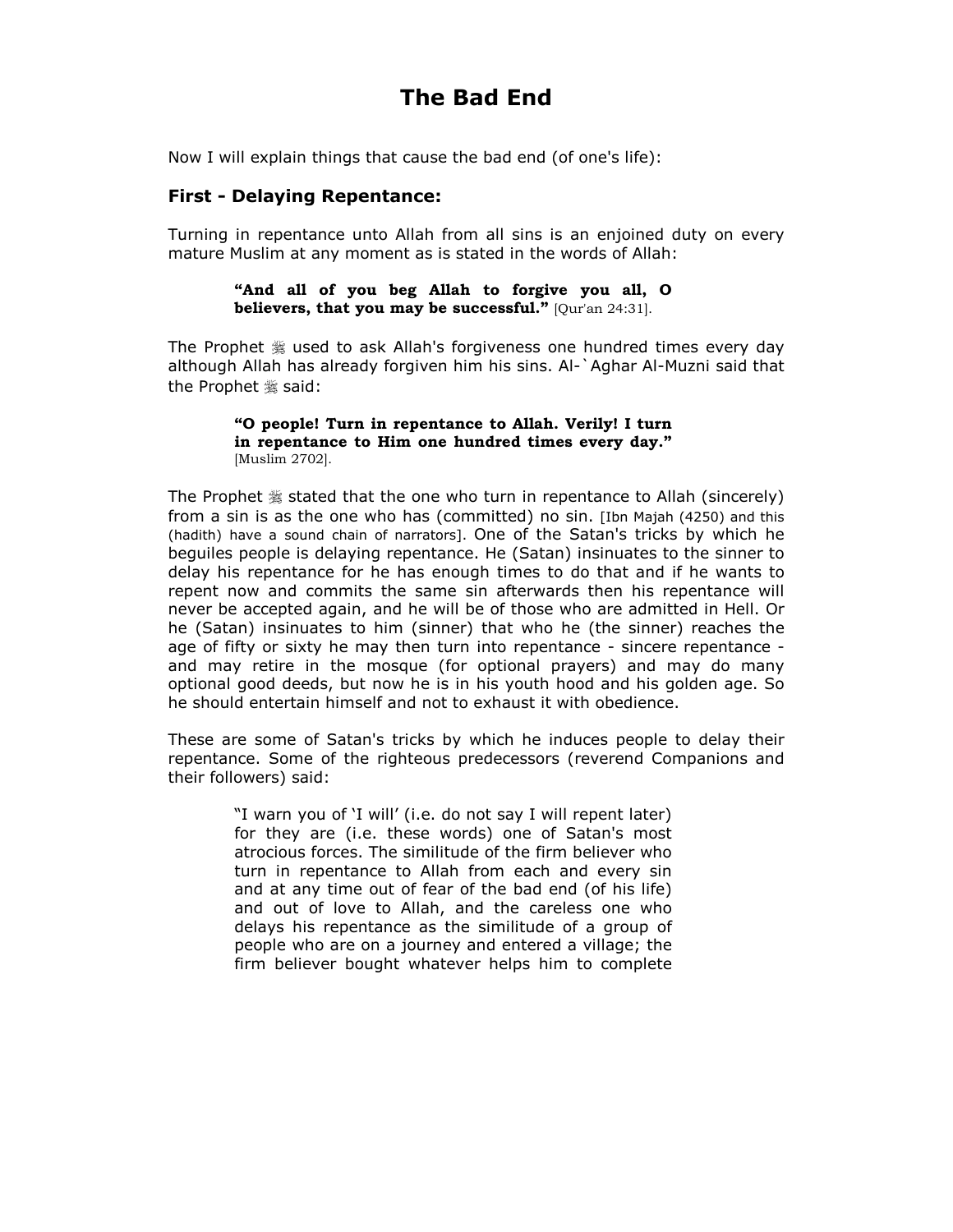his journey and waited ready for the day to leave (the village) and the careless one would always say: "I will get ready tomorrow." Then the leader of the journey announced the departure and this careless one has nothing (to help him continue his journey). This similitude is for the people of this world; the firm believer never regrets on any thing when death comes to him but the careless sinner will say when he is resurrected from death: "O my Rabb (Lord), send me back (to the world) so that I may do good deeds in that world (which I left behind)."

## **Second - Hope in long life:**

It is the reason behind the misery of many people when Satan beguiles them and makes them think that they have a long time to live and successive years in which one can dream of things and achieve them, so Satan induces them to spend these years achieving their hopes and making real their dreams and forgetting all about the Hereafter and making no mention of death and if one makes mention of death they feel annoyed because it makes their lives distressed and spoils their desires. The Prophet  $*$  warned us of these two things which is a great warning saying:

> **"I mostly fear for you two things: Following desires, and the long hope (in life); following desires hinders you from (accepting) the Truth (i.e. Islamic Monotheism, etc.), and long hope is (going to lead you towards) loving this world to a extent that you will stop thinking in the Hereafter and the Islamic obligations enjoined on you."**  [Ibn Abu Ad-Dunya narration with a weak chain of narrators. AI-Iraqi (commentary) on AI-Ihya (4/433)].

If a man loves this world more than the Hereafter, he will prefer it (this world) and strive hard to gain its delights, enjoyments and pleasures and forgets all about the Hereafter and all about building his `house' in Paradise near his Rabb with those whom Allah has favoured of the Prophets, truthful, martyrs, and the righteous ones, and best are those as a company.

Having short hope in life will appear (in one's deeds) as stepping towards doing good deeds and making good use of one's life for the days of one's life are preordained and one's breath is counted already and what passes away (of one's life) will never come back or restored, and on the way (of one's life)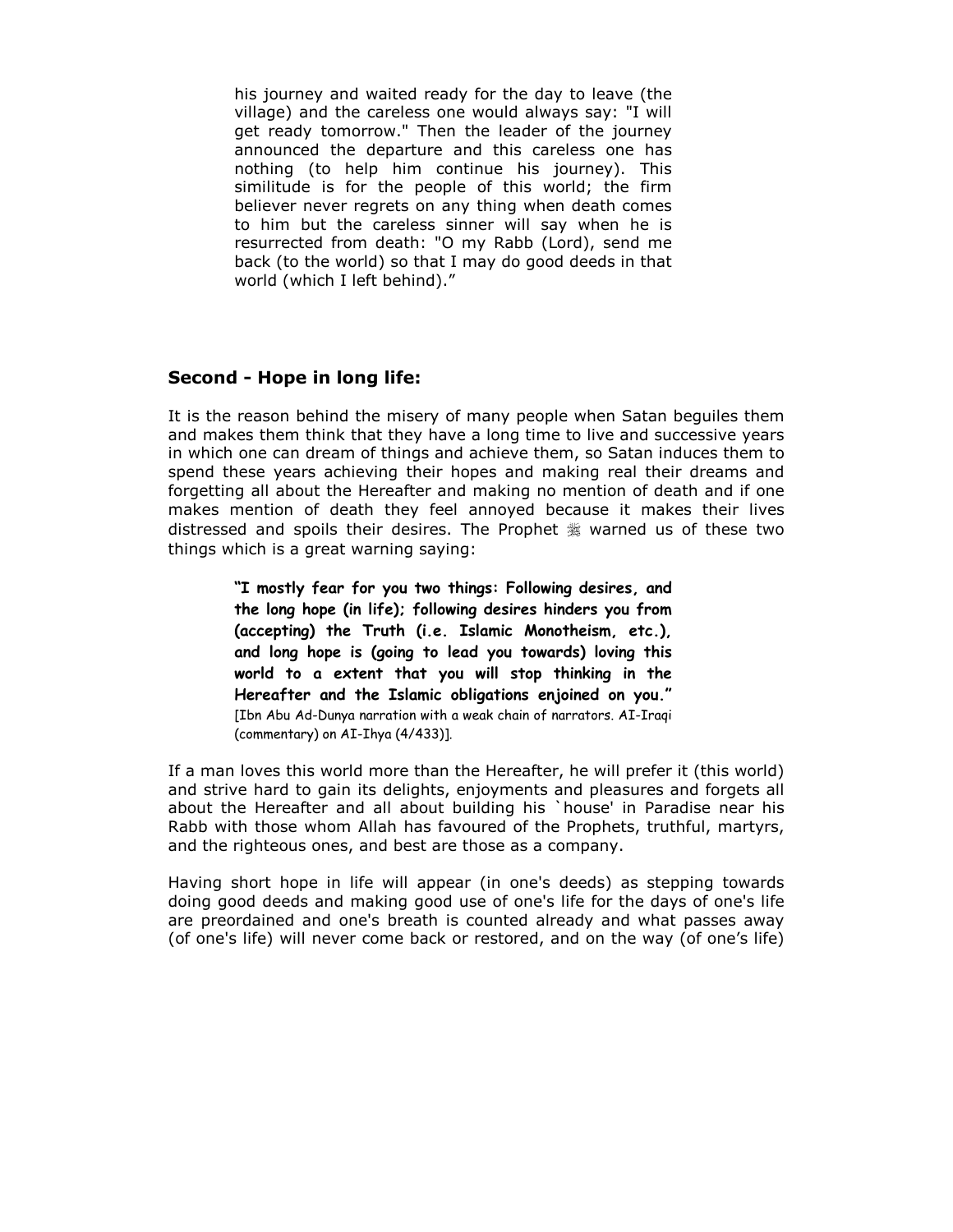there are many obstacles which the Prophet  $\frac{1}{2}$  mentioned in his hadith saying:

> **"Step towards (good) deeds before seven [obstacles hinder you from doing them (deeds)]:**

> **Do you wait but for abject poverty that makes you forget (Islamic obligations on you), extravagant richness, destructive diseases, detested senility, death, or Pseudo Messiah;**

> **(these are all) absent evils that are being waited or the Hour (which is also being waited) and it is more detested and harder (on you than all these)."** [At-Tirmidhi (2408) and he said: "This hadith is a sound one"].

Abdullah Ibn `Umar (may Allaah be pleased with them) said: The Prophet  $\frac{46}{26}$  once held my shoulders and said:

> **"Live in this world as (if you are) a wayfarer or a stranger (who will sooner or later leave the town he is staying in)."** And Ibn `Umar (may Allaah be pleased with them) used to say: "If you will live till night, do not wait for the next day (i.e. do not have hopes that you will live to the next day), and if you wake up in the morning do not have hope that you will live till night. And take (advantage) from your health for (the times when you are afflicted with) diseases (and can not perform any obedience) and take advantage of your life for death (i.e. do every possible obedience in your life before death comes to you for then no deeds can be performed." [Bukhari (11/190-200) and At-Tirmidhi no. 2334].

The Prophet  $\frac{16}{26}$ , guided the believers to the way they should follow to get rid of the long hope in life and to think thoroughly of (the truth of our existence in) this world; he  $\frac{1}{2}$  ordered them to remember death and visit the graves frequently, to wash the dead before putting them in their graves, to follow the funeral processions, to visit sick people and to visit the righteous people because all these matters awaken the heart and deliver it from its unawareness and lighten it (with the light of Truth and) with the things and affairs he will later face (in the Hereafter) in order to get ready for them. You will be (dear reader) provided with some details.

**(A) -** As for remembering death, it induces one to lead an ascetic life, and long for the Eternal World (in Paradise) and consequently it induces the person to strive in doing righteous deeds and not to incline to one's forbidden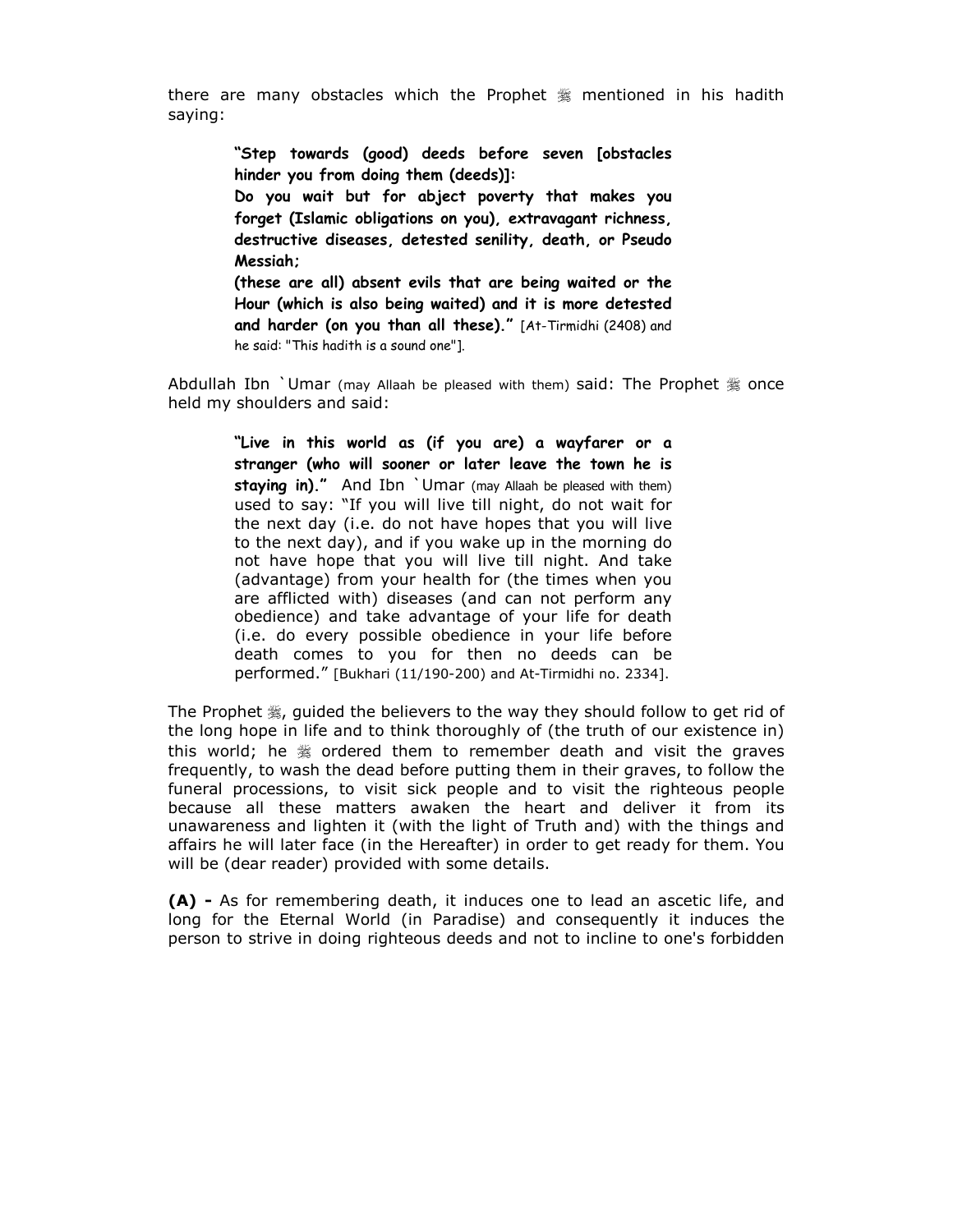desires in this world, which is not permanent. Abu Hurairah  $\text{d}$  narrated that the Prophet  $*$  said:

> **"Make mention of the destroyer of desires (i.e. death) very often."** [At-Tirmidhi no. 2049 and he said: "This hadith has a sound chain of narrators." It is also narrated by Ibn Majah no. 4258].

Ibn Umar (may Allaah be pleased with them) said that a man from Ansar**<sup>1</sup>** asked:

**"O Messenger of Allah, who is the soundest of people and most generous (in manners)?" The Prophet**  $\frac{1}{2}$  **said: "The soundest of people and most generous in manners is the one who makes mention of death very often and prepares himself fully for it; Verily, these are the ones who are the soundest of people. They gained the honour in this world and the glory in the Hereafter."** [Ibn Majah no. 4259 with a weak chain of narrators. Ibn Abu Ad-Dunya also narrated it with a good chain of narrators; AI-Iraqi also narrated it in his book "Takhij Ahadith Al-lhya" (4/451)].

Footnote 1 ANSAR: The Companions of the Prophet  $*$  from the inhabitants of Madinah, who embraced Islam and supported it and who received and entertained the Muslim emigrants from Makkah and other places.

The person then thinks thoroughly of these dead people in the graves; weren't they once those of strong bodies, and of great wealth, commanding orders and forbidding (things), and this day (in their graves) their bodies are being eaten by worms and their bones are perished. Then this person thinks, can he escape death or death will inescapably take him and consequently prepares himself fully for the Hereafter by doing righteous deeds for they are the beneficial currency in the Hereafter.

**(B) -** As for visiting cemeteries and seeing graves, it is regarded as the best admonition for the hearts, when man sees these digged dark places and when; he remembers the moment when the beloved ones of the dead person pour sand over him after placing him in his tomb and closing it with some clay bricks, then they disperse away from him and inherit his money and own his properties (according to the Islamic laws of inheritance), and his women will marry other men after his death and after a little while he will be forgotten although he was the one who is obeyed if he ordered for something to happen and the one who is not disobeyed when he forbids something. When a person thinks of all that while visiting the cemetery, he will realize the benefit of the Prophet's hadith: **"Visit the graves for they remind you of death."** [Muslim narration no. 976]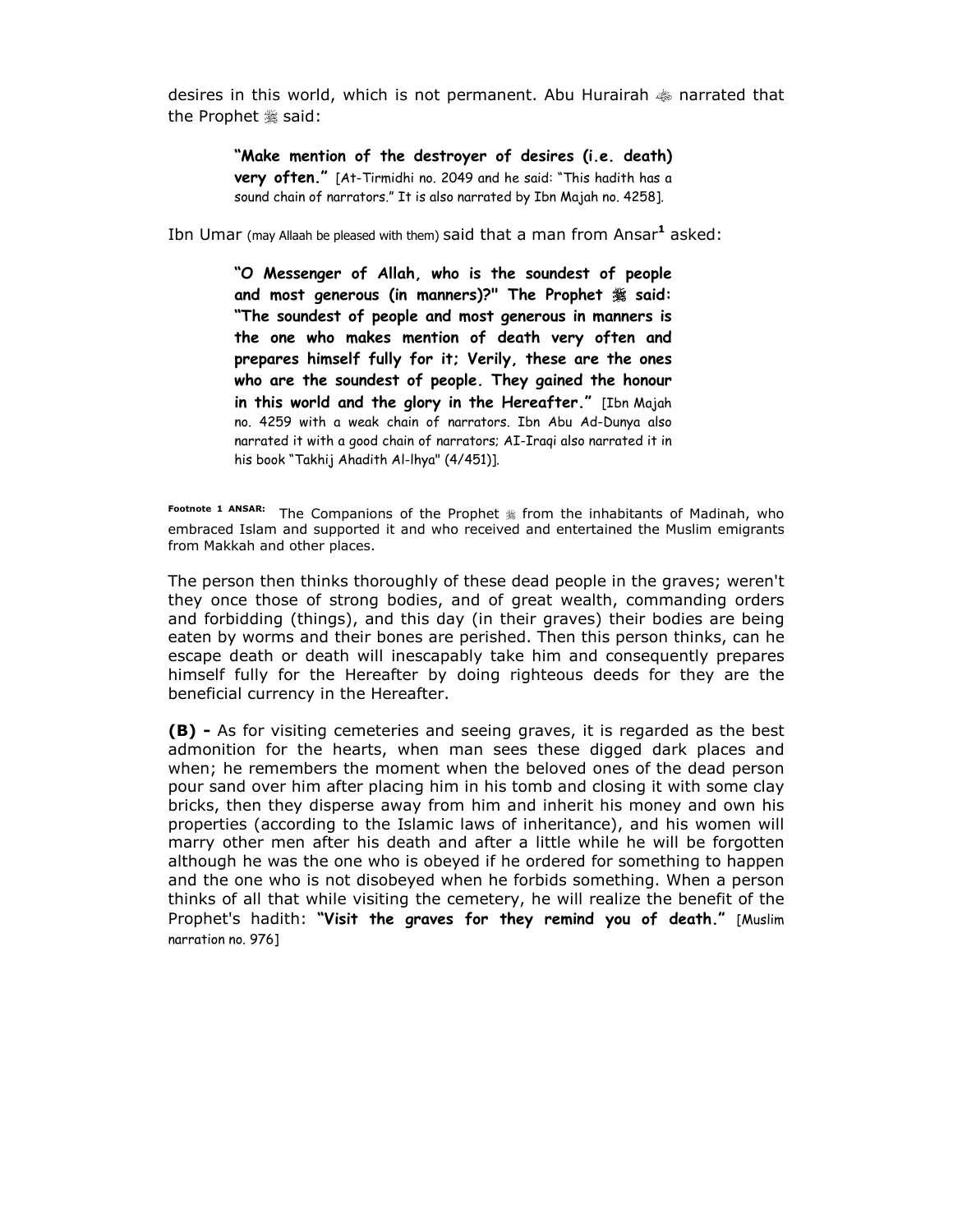**(C) -** Washing the dead and following funeral processions:

Turning the dead body of the dead from one side to the other while washing it is a great admonition (for us and for the one who does the washing) for when he (this dead person) was alive, none could turn him to any side or even get nearer to him except with his permission, and he may be of those who were of a great strength and a tremendous awe but now (as a dead) he is a unmoving body that the washer can turn it to the side he wants.

Mukhul Ad-Dimashqi used to say - whenever he sees a funeral: "Go ahead (i.e. and follow the funeral) for we will all going to die, (this is) a great admonition (for us), a swift unawareness (is our state in this world), the first and the last (of us) will go away (die) bearing no mind (out of fear)." Usman W used to cry whenever he follows a funeral procession and stands on a grave. It was said to him: "When you make mention of Paradise and Hell-Fire you do not cry but whenever you stand near a grave you cry!" He said: 'I heard the Prophet  $\frac{1}{26}$  say:

> **"(Being in) the grave is the first stage of the stages of the Hereafter, if he (i.e. the dead person) was delivered [by Allah] safely from it, what follows it is much easier, but if he is not delivered from it, then that which is after (this stage) is much worse."** Ahmad and At-Tirmidhi narrated it. Ibn Majah and Al-Hakim said: "It is a sound hadith." [Al-Musnad (1/63), At-Tirmidhi narration no. 2309]

**(D) -** Visiting Righteous People:

Visiting righteous people awakens the heart and encourages the soul (to do righteous deeds) for when the visitor sees how the righteous people strive in doing good deeds and how they compete each other in doing obedience to seek the pleasure of Allah only, and to win His Paradise paying no attention to this world and its attractions for these hinder them from walking on the honoured path (i.e. Islamic Monotheism, obedience...). Allah, the All-Mighty, ordered His Prophet  $*$  to accompany such people and show perseverance in doing that:

> **"And keep yourself [O Muhammad] patiently with those who call on their Rabb [i.e. your companions who remember their Rabb with glorification, praising prayers, and other righteous deeds] morning and afternoon, seeking His Face, and let not your eyes overlook them desiring the pomp and glitter of the world; and obey not him whose heart We have made heedless of Our Remembrance, one who follows his own lusts, and his own affairs [deeds] has been lost.)**  [Qur'an 18:28].

Al-Hasan was asked: "O Abu Hasan (father of Al-Hasan)! What shall we do? Shall we sit with people who make-our hearts in our mouths (out of fear)?" He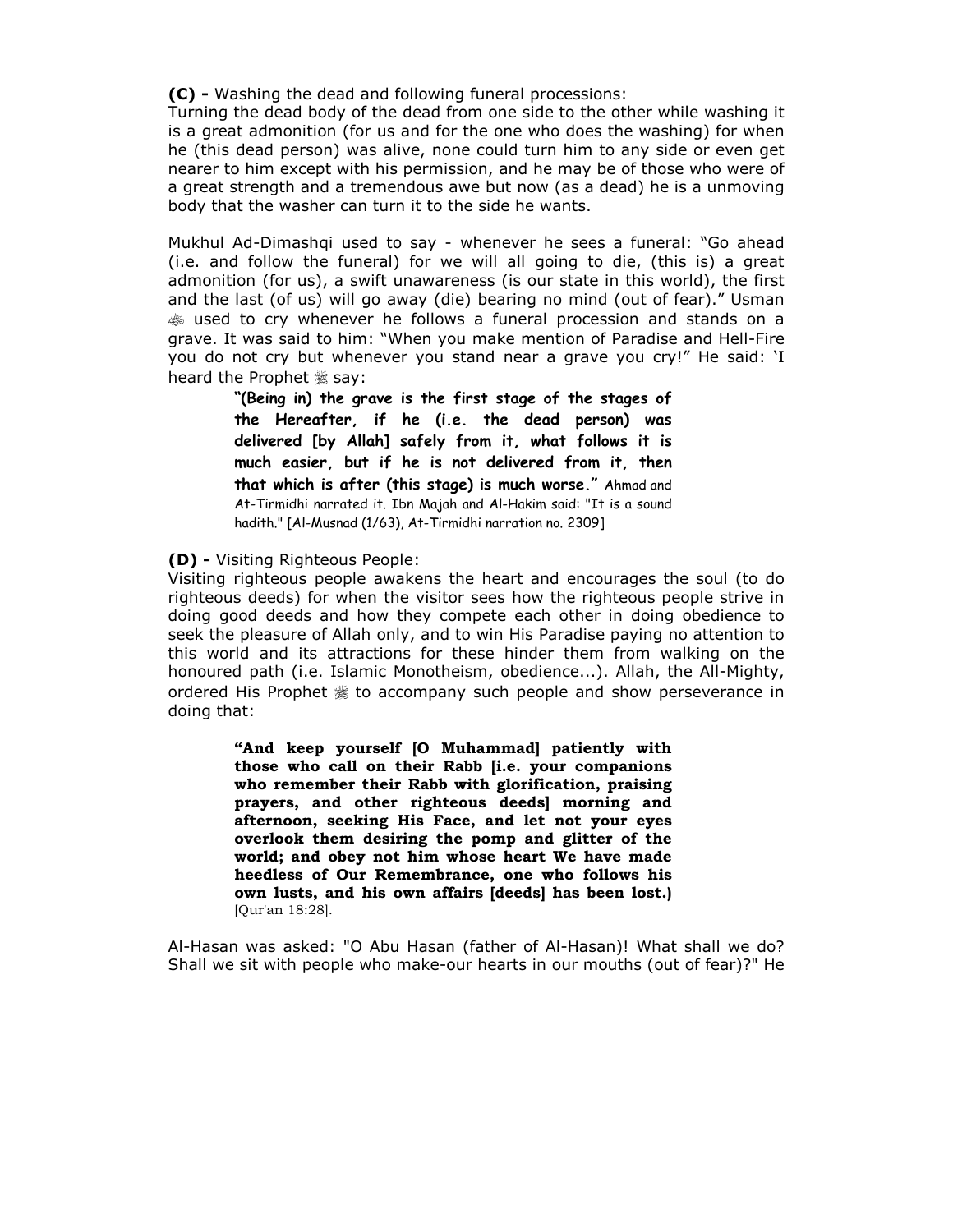said: "By Allah! To sit with people who make you fear (now) so that you would feel safe later (in the Day of Resurrection) is better than sitting with people who make you feel safe (in this world) till fear comes to you (on the Day of Resurrection)."

## **Third - Loving the sin and getting used to it:**

If a person gets used to any sin and ever repents from it, Satan (Shaitan) will seize his heart (over power it), and it (the sin) will be the only thing that he thinks of even in the last moments of his life, and if his friends induce him to utter the two testifications at time of death - so that the last thing he would say is "La ilaha-illa Allah [There is no God but Allah]" - sin will have control over his mind and he will utter only what he used to commit of sins. The following are some real stories:

> There was a man who used to work as an auctioneer in the market. When death came to him his sons induced him to utter the two testifications [i.e. saying: "Ashhadu Anna La lllaha IllaAllah Wa'anna Muhammadan Rasul Allah – There is no God but Allah and Muhammad is His Messenger]," the father only said: "Four and half, four and half."

> It was said to another: Say, "La ilaha-illa Allah" she said: "Many times she would say that she had got tired."

> It was said to a third person: Say, "La ilaha-illa Allah" but he sang.

And death may reach the person (who insists on committing sins) while he is committing the sin and he will meet Allah on such a state and He (Allah) would be angry with him. The Prophet  $*$  said:

> **"He who dies on something (i.e. doing it), Allah will resurrect him on the same state (he was in) before his death."** Al-Hakim narrated it and he said: "It is authentic according to the conditions that Muslim put for the authentic ahadith," and At-Thahabi agreed with him." [Al-Mustadrak (1/340)]

## **Fourth - Suicide:**

If a Muslim is afflicted with a calamity and shows patience and seeks Allah's pleasure in that, this calamity will increase his rewards. But if the Muslim gives up (of Allah's mercy) and feels unsatisfied with his life and thinks that the best way to get rid of his problems and agonies is to commit suicide, in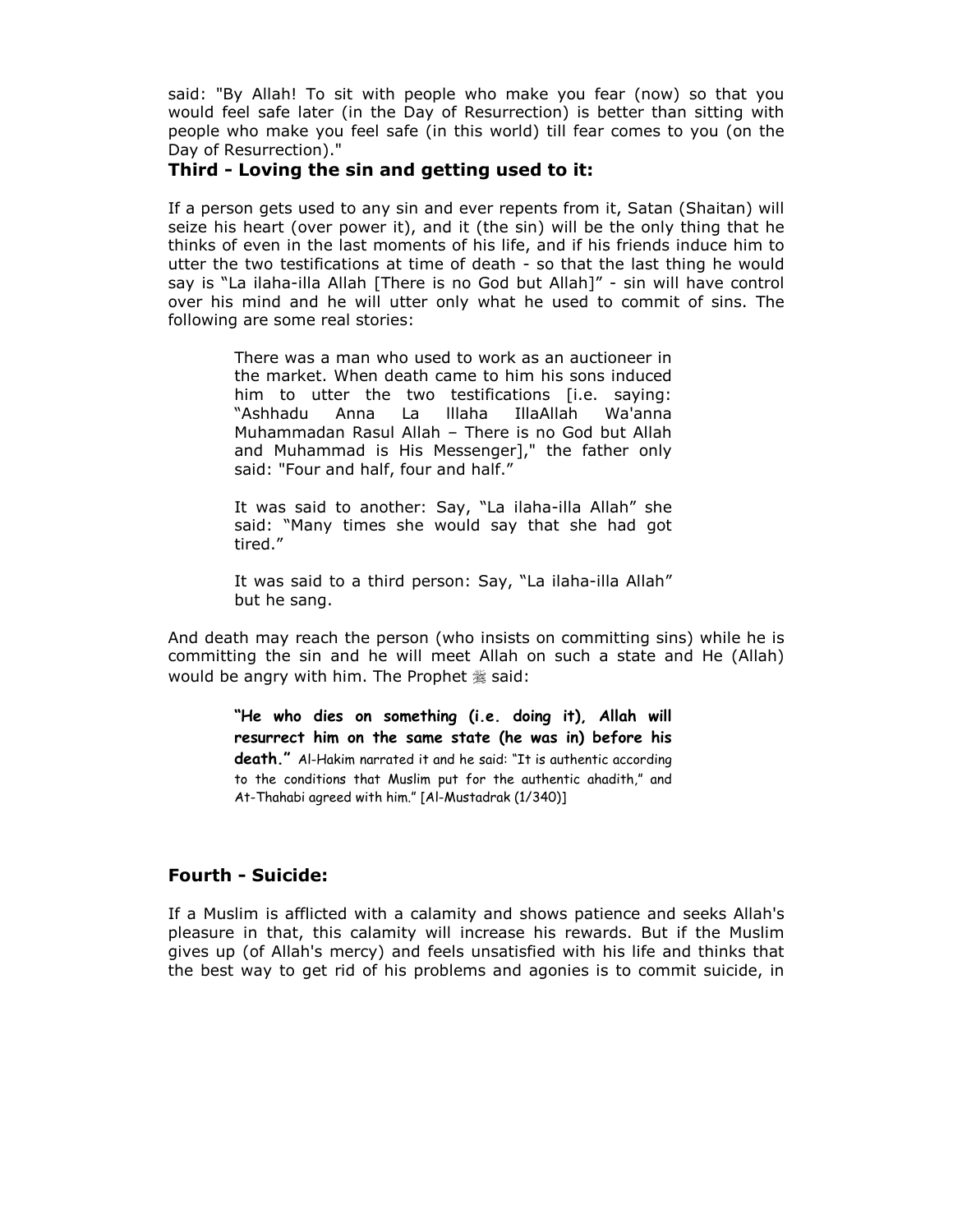that case he chose disobedience and incurred Allah's anger on himself and killed his own self without just cause. Bukhari narrated that Abu Hurairah  $\clubsuit$ said: The Prophet : said:

> **"He who commits suicide by throttling shall keep on throttling in the Hell-Fire (forever) and he who commits suicide by stabbing himself shall keep on stabbing himself in the Hell-Fire (forever)."** [Bukhari (3/180)].

Bukhari and Muslim, may Allah have mercy on them both, narrated that Abu Hurairah  $\ddot{\text{ }}$ said:

> **"A man witnessed the battle of Khaibar with the Prophet**   $\ddot{\mathcal{Z}}$ , and he  $\ddot{\mathcal{Z}}$  said about a man claiming to be a Muslim: **"This (man) is from the dwellers of Hell-Fire." When the battle began, the man [whom the Prophet**  $\frac{100}{20}$  **talked about strove satisfactorily and he was wounded badly. Then it**  was said to the Prophet  $\frac{u}{2}$ : "The man you talked about **earlier strove in the battle satisfactorily and died (isn't he a martyr?!)." The Prophet**  $\frac{u}{dS}$  **said: "To Hell-Fire (he shall go)." Doubt sneaked to the hearts of the Muslims. While being in such a state, it was said that the man did not actually die but wounded badly. When night came, the man could not bear the pains and killed himself (i.e.**  committed suicide). The Prophet  $\frac{100}{20}$  was told the matter and then he  $\ddot{\mathcal{L}}$  said: "I bear witness that I am Allah's **Slave and Messenger." Then he**  $\ddot{\text{g}}$  **ordered Bilal**  $\ddot{\text{g}}$  **to announce for people that: "None will enter Paradise but a believer. And verily, Allah may support this religion (Islam) with a wicked (sinful) man."** [Bukhari narration (6/125) and Muslim (111)].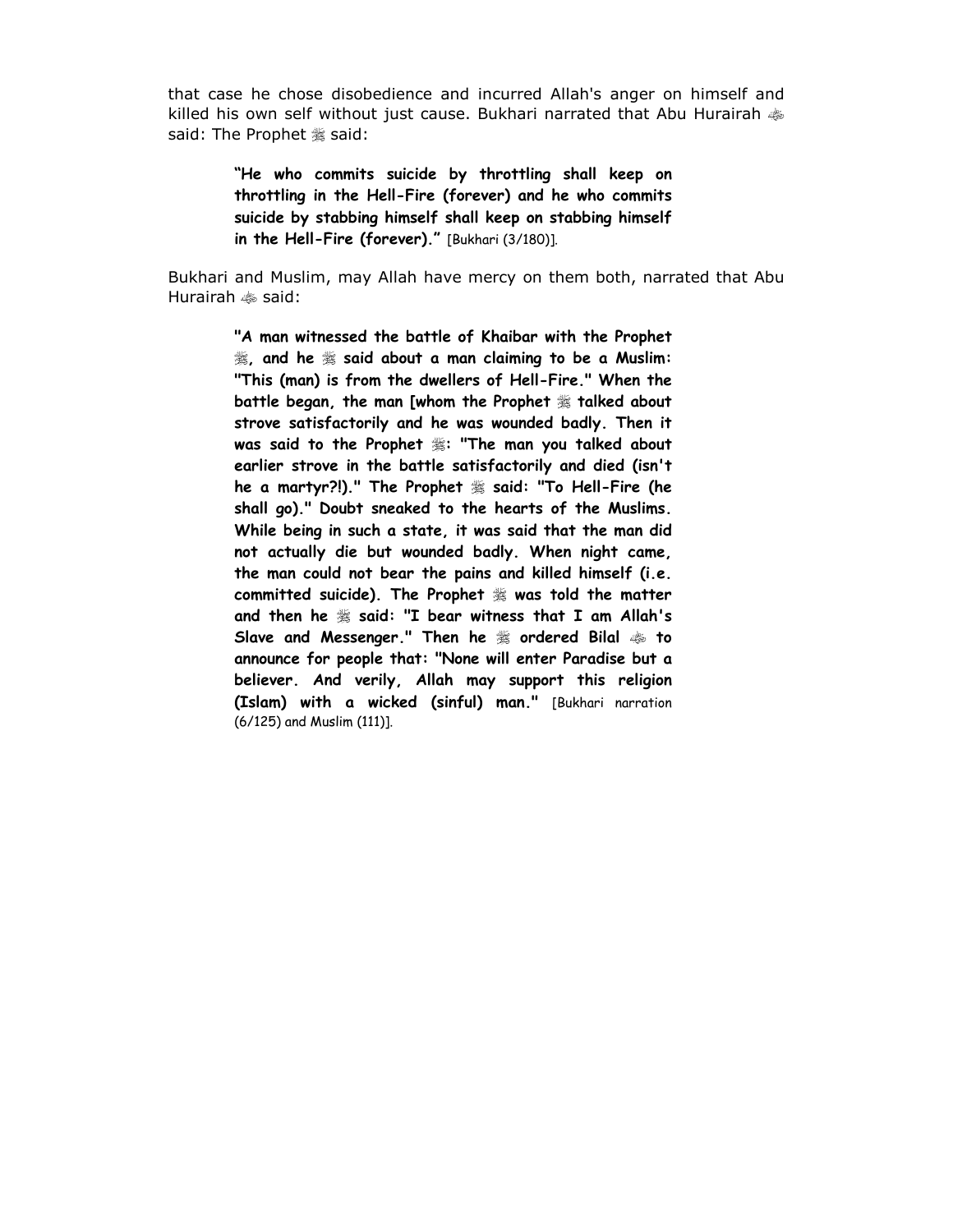## **Portents of Good End**

The Prophet  $\frac{1}{2}$  informed us of some of the good end portents which if the person's death was with one of them then it will be a good omen and a glad tidings. Some of these portents are:

**(1) -**To utter the testification of faith [i.e. "La ilaha-illa Allah" - None has the right to be worshipped but Allah] at the time of death. Al-Hakim narrated that Mu`ath Ibn Jabal  $\text{ }$  said: The Prophet  $\text{ }$  said:

> **"He whose last words (in life) were ' La ilaha-illa Allah', None has the right to be worshipped but Allah shall enter Paradise"** [Abu Dawud narration (3116), Al-Hakim (1/351) and regarded it authentic hadith and At-Thahabi agreed with him].

**(2) -** To die as a martyr while striving to Allah's word (i.e. Islamic Monotheism) superior. Allah said:

> **"Think not of those who are killed In the way of Allah as dead. Nay they are alive, with their Rabb and they have provision. They rejoice in what Allah has bestowed upon them of His Bounty, rejoicing for the sake of those who have not yet joined them, but are left behind [not yet martyred] that on them no fear shall come, nor shall they grieve. They rejoice in a Grace and a Bounty from Allah, and that Allah will not waste the reward of the believers".** [Quran 3:169- 171]

**(3) -** To die while preparing for a battle in Allah's Cause, or while performing Hajj (pilgrimage). The Prophet  $\frac{1}{26}$  said:

> **"Whoever is killed in Allah's Cause he is (regarded as) a martyr (he will gain the reward of that of a martyr) and whoever dies in Allah's Cause, he is a martyr."** Muslim and Ahmad narrated this hadith.

The Prophet  $\frac{1}{26}$  said - about the man who was performing Hajj and fell down from his she-camel and died:

> **"Wash him with water and (the leaves of) the lotte tree, and shroud him with two sheets and do not cover his head for he will be resurrected on the Day of Resurrection saying the "talbia " (devotional calls recited**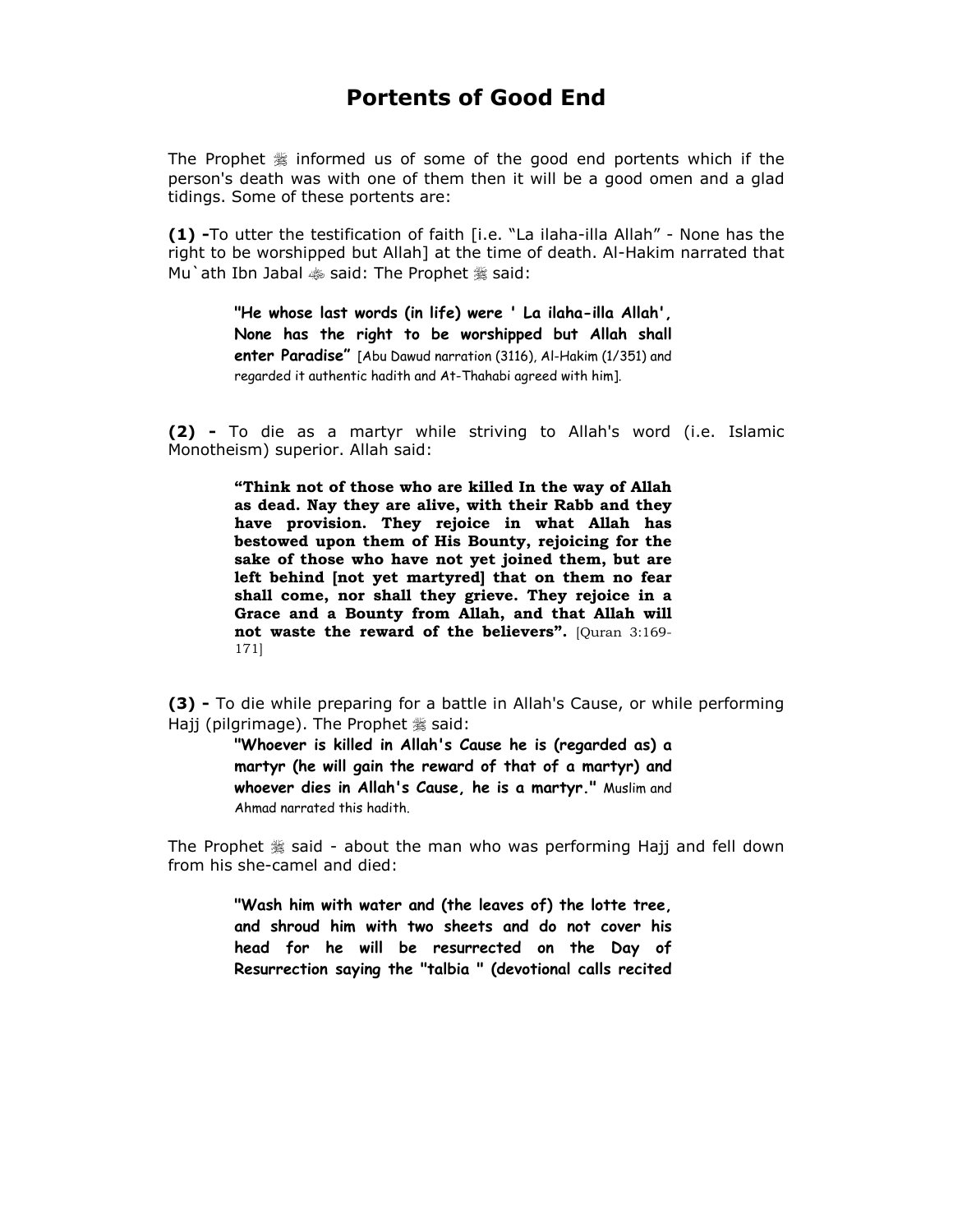**when one performs Hajj or Umra; they are as follows: Labbaika Allahumma Labbaik..O Allah, here I am responding, here I am worshipping You).** 

**(4) -** To die exactly after performing an obedience to Allah (i.e. this obedience be the last thing one did). Abu Huthifa  $\&$  said that the Prophet  $\&$ said:

> **"He who says 'La ilaha-illa Allah' [i.e. no one has the right to be worshipped but Allah] seeking Allah's Countenance (and pleasure) and is the last thing he does (in his life) will enter Paradise. And he who fasts a day seeking Allah's Countenance (and pleasure) and happened to be the last day in his life, will enter Paradise. And he who gives money as a charity seeking Allah's Countenance (and pleasure) and this was his lost thing he did, will enter Paradise."** (Ahmad 5/391).

**(5) -** To die while striving to defend the five things that the Islamic law preserved (for Muslims, i.e. none should transgress to deprive a Muslim from them) and they are: religion, soul, wealth, honour and mind. Said Ibn Zaid  $\text{d}$ narrated that the Prophet  $*$  said:

> **"He who dies while defending his wealth (from the one who wants to take it away from him by force) is a martyr, he who dies while defending his household (from those who want to cause harm for them) is a martyr, he who dies while defending his religion (i.e. fighting the disbelieving transgressors) is a martyr, and he who dies while defending his soul (from the one who wants to kill him) is a martyr."** (At-Tirmidhi and Abu Dawud)

**(6)** - To die because of one of the epidemic diseases. The Prophet  $\frac{1}{20}$  informed us of some of them; they are:

**A - Plague:** Anas Ibn Malik  $\triangleq$  narrated that the Prophet  $\triangleq$  said:

**"Plague is a cause of martyrdom for every Muslim (who dies because of it)."** [Abu Dawud (4772), and At-Tirmidhi no. (1418 and 1421)].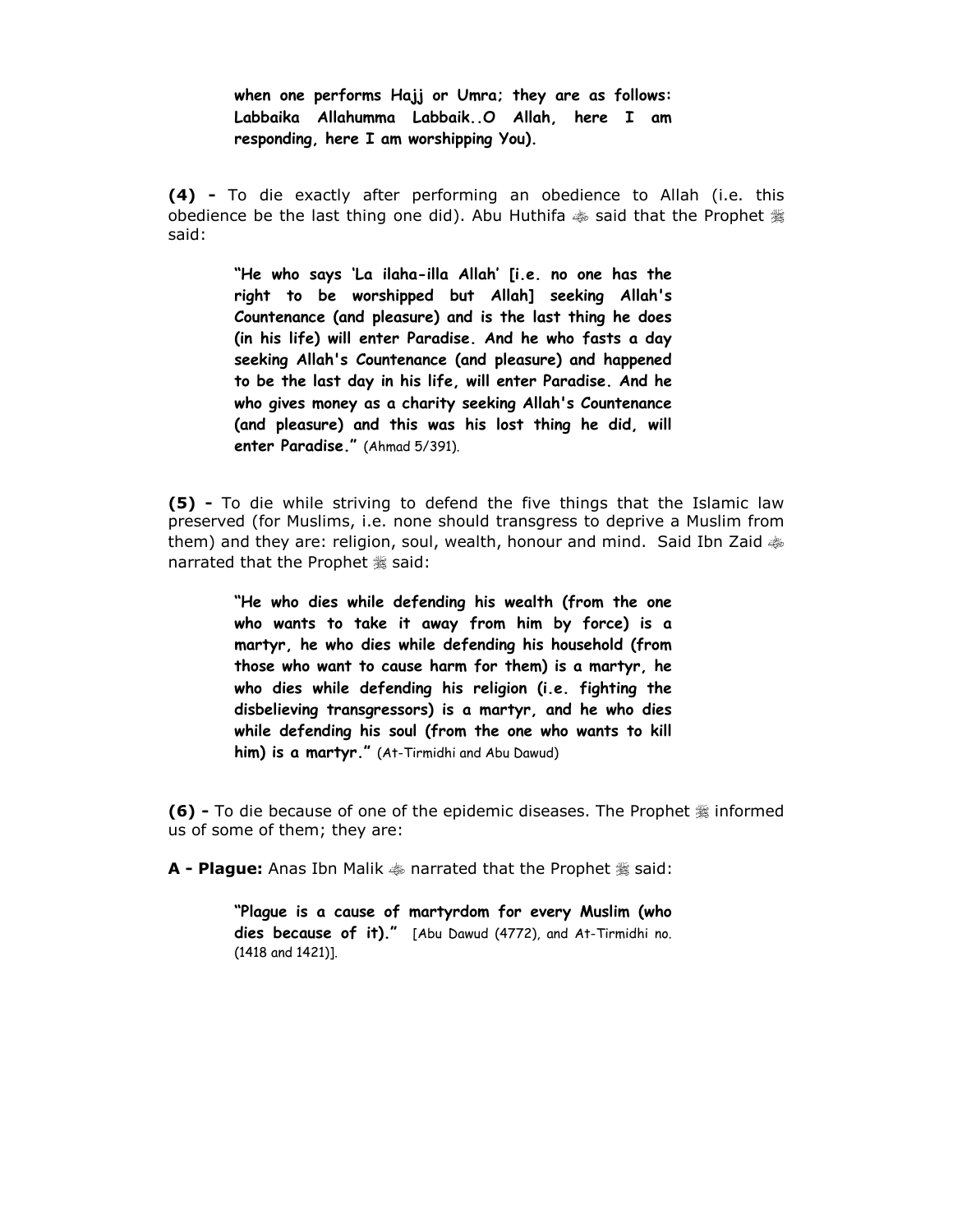**B - Tuberculosis**: Rashid Ibn Hubaish said that the Prophet  $\frac{46}{26}$  said:

**"Dying during fighting in Allah's Cause is (the cause of) martyrdom, Plague is (a cause of) martyrdom (for every Muslim who dies because of it), dying because of delivery is (the cause of) martyrdom (for any Muslim woman) and tuberculosis is (the cause of) martyrdom (for a Muslim who dies because of it)."** (Ahmad 3/289)

**C - Abdominal diseases:** Narrated Abu Hurairah  $\ddot{\text{w}}$  that the Prophet  $\ddot{\text{w}}$  said:

**"He (a Muslim) who dies because of an abdominal disease is a martyr."** [Muslim no.1915]

**D - Pleurisy:** Jabir Ibn Atik narrated that the Prophet  $\ddot{\text{m}}$  said:

**"The one who dies because of pleurisy is a martyr." (i.e. he will be given a reward equals to that of a fight martyr)** This hadith will later be narrated fully.

**(7) -** The dying of a (Muslim) woman because of delivery or in her after-birth state: Ubadah Ibn As-Samit  $\text{L}$  narrated that the Prophet  $\text{L}$  said:

> **"And the woman who dies because of her son, after her delivery, her son will drag her with his umbilical cord to Paradise."** [Ahmad (4/201) and (5/323).

**(8) -** Dying because of drowning, being underneath debris, and bums: Abu Hurairah  $\triangleq$  narrated that the Prophet  $\triangleq$  said:

> **"Martyrs are (of) five (kinds): The one who dies because of plague, abdominal diseases, drowning, and the one who dies underneath debris."** [At-Tirmidhi (1063) and Muslim no. (1915) the like of it].

Jabir Ibn Atik said that the Prophet . said:

**"The martyrs other than being killed in Allah's Cause are, (of) seven (kinds): the one who dies because of plague is a martyr, the drowned (Muslim) is (regarded as) a martyr, the one who dies because of pleurisy is a martyr, the one who dies because of abdominal diseases**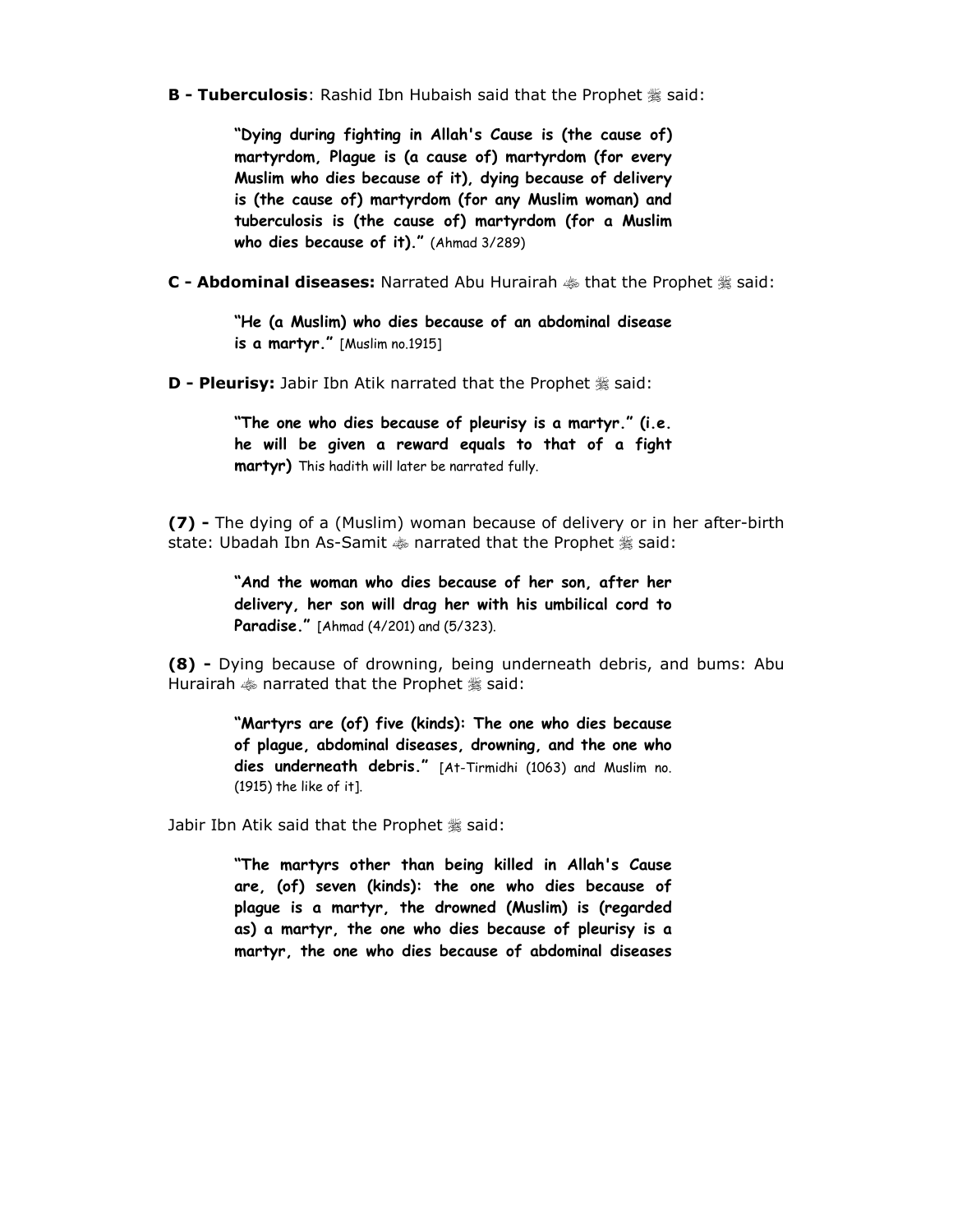**is a martyr, the one who dies because of burns is a martyr, the one who dies because of being underneath debris is a martyr, and the (Muslim) woman who dies because of delivery is a martyr." This hadith was narrated by Ahmad, Abu Dawud, An-Nisai, and Al-Hakim who classified it as an authentic hadith and Ath-Thahabi agreed with him."** [Ahmad (5/446), Abu Dawud (3111), An-Nisai (4/13-14) and Al-Hakim (1/352)].

**(9) -** To die on the Thursday night or on the daytime of Friday: Abdullah Ibn Amru  $\triangleq$  said that the Prophet  $\triangleq$  said:

> **"No Muslim dies on Friday or on the night of Thursday but Allah will deliver him from the trials of the grave."**  [Ahmad (2/176) and At-Tirmidhi (1080) and he said "This is a strange hadith that has no connected chain of narrators"]

10) - Sweat on the Forehead: Narrated Buraidah from Al-Husaib  $\text{d}$  that he said: The Prophet : said:

> **"A believer dies with sweat on his forehead."** [At-Tirmidhi no. (982), An-Nisai (4/6) and this hadith has a good chain of narrators]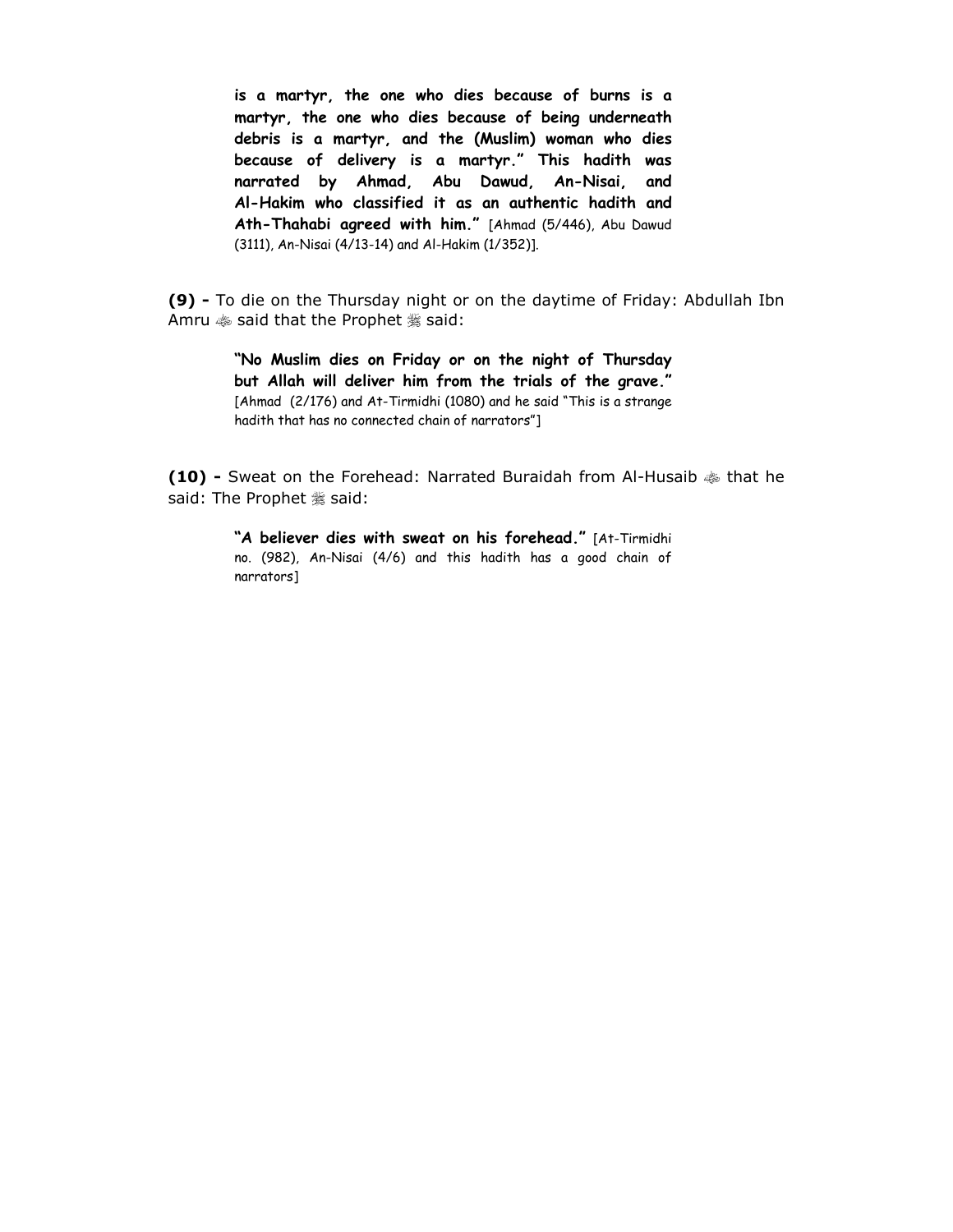## **Conclusion**

At the end of this book, it is better to sum up some of the means that Allah made ways to lead Muslims to the good end (of one's life), and they are:

**a)** To fear Allah in secrecy and in public and to hold fast with that which the Prophet  $\frac{1}{28}$  gave us (of laws) for these are the ways of salvation. Allah, the All-Mighty said:

> **"O you who believe! Fear Allah [by doing all that He has ordered and by abstaining from all that He has forbidden] as He should be feared, and die not except in the state of Islam [as Muslims] with complete submission to Allah."** [Qur'an 3:102]

And a (Muslim) slave should ward off sins completely for major sins lead one to Hell and persisting on committing minor sins will make them major sins. And the committing of minor sins and turning not in repentance to Allah nor asking his forgiveness will turn into "Ran" (covering of sins and evil deeds) on the heart. The Prophet  $\frac{16}{26}$  said:

> **"Beware of minor sins, (for they are) as travelling people who wanted to take a rest in a valley, this brought a piece of fuel wood and that brought another piece of fuel wood till they managed to cook their bread (or meal). If one commits minor sins persistently they will lead him to destruction (i.e. Hell-Fire)."** [Ahmad 5331].

**b)** Remembering Allah all the time:

He who remembers Allah all the time and the last thing he says in his life was: 'La ilaha illa Allah' [there is no true God worthy of worship but Allah], he would entertain the Prophet's glad tiding for he  $*$  said:

> **"He whose last words were 'La ilaha illa Allah' enters paradise.** [Abu Dawud (3116) and Al-Hakim (1/351) and classified it as an authentic hadith and Ath-Thahabi agreed with him].

Abu Dawud narrated this hadith and Said Ibn Mansoor narrated it from Al-Hassan that he said: The Prophet \* was asked: 'Which deeds are the best in Allah's view?' He said: